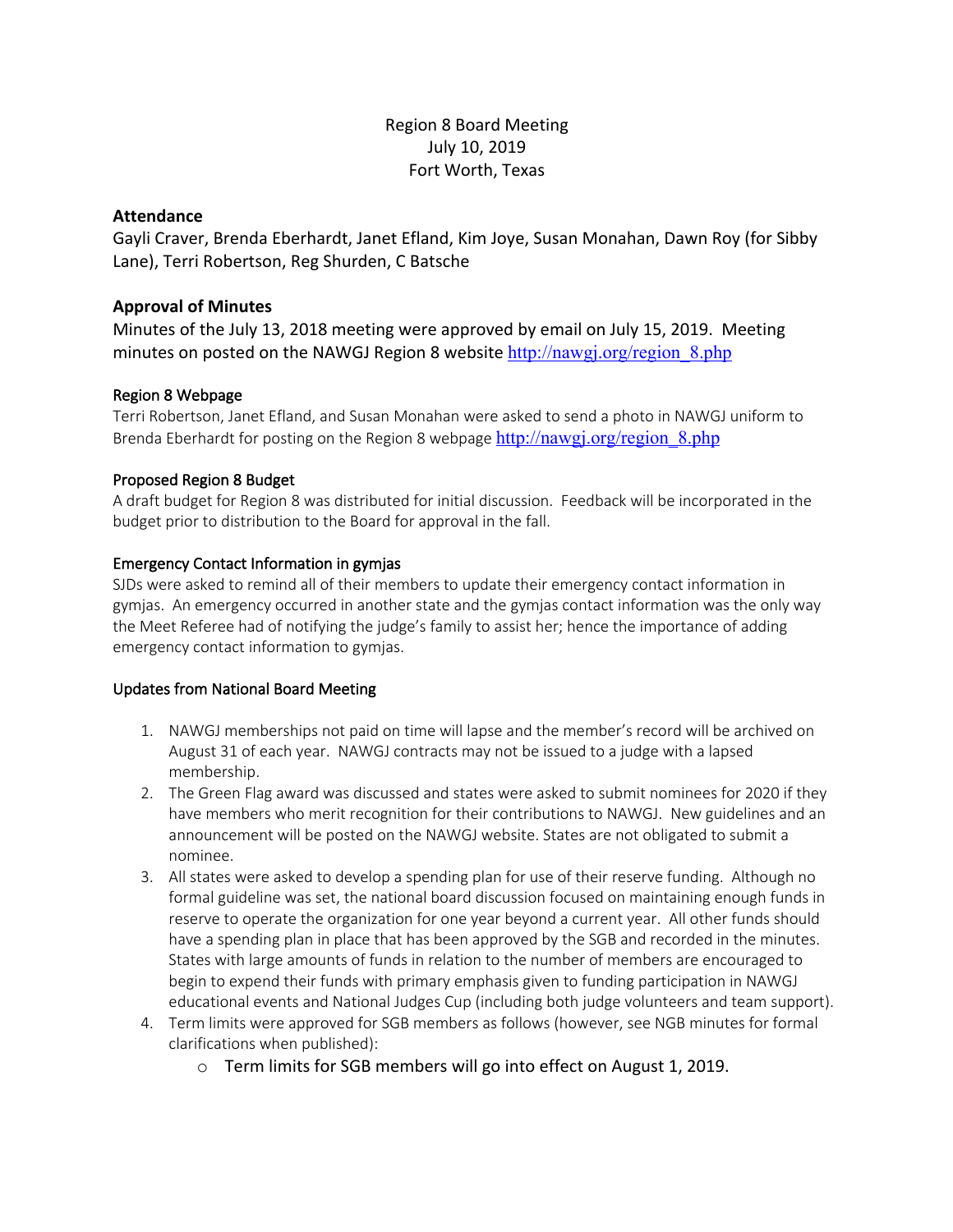- $\circ$  Term 1 is the term in which the person is currently serving. Therefore, even numbered states (including Region 8) will have up to 5 years before their term expires because they have already completed 1 year of Term 1.
- o Partial terms do not count in the calculation of terms.
- o The term limits apply for all people serving on the SGB, including the **SJD.** The term limit is for the person, not the position.
- o Are any exceptions possible? Yes, the exceptions will apply for SGB as for the RJDs (see operating code).
- 5. Term limits for the National Executive Committee required further discussion and will be addressed at the January, 2020 meeting of the Board.
- 6. The 2020 National Judges Cup will be held January 10-12 at Santa Clara Convention Center.
- 7. The 2020 SJD national meeting will be held in the state of Washington at Hyatt Regency Lake Washington (to be confirmed) the week of July 6-12.
- 8. The 2021 SJD meeting is tentatively scheduled to be in Region 5 the week of July 12-19 (to be confirmed).
- 9. Confidentiality/COI forms for all SGB members are required annually. SJDs are to send them via google drive or emailed PDF to RJD who will transmit them to Ann Heppner. Electronic copies must be maintained by the SJD as well.
- 10. Per diem for the Fort Worth SJD meeting is \$61.00 per day: \$12; \$17; \$32
- 11. The new Problem Resolution Process was expected to be approved by the NGB on Sunday (note: it was approved) and may be utilized to assist SJDs with resolving complaints received about their members. The new process allows problems to be resolved at the local level unless a judge decides to appeal a decision made by the SJD.
- 12. The ideas generated by the SJDs at the 2018 meeting regarding options for recertification have been developed into a small set of alternatives for discussion. One outcome was the development of an app that can be used to facilitate practice judging. After the app is completed, information about its use will be transmitted to SJDs for purposes of practice judging assistance.
- 13. A new Request for Projects (RFP) announcement will be distributed during the summer. SJDs are asked to encourage judges with solid educational projects to consider submission for the RFP Educational Champions award.

# **Record Submission/Records Review**

During the past year, all SJDs submitted their financial reports and other required documents electronically (some by email and others in Google Drive). The RJD set a goal for all SJDs to submit their records via Google Drive beginning now. SJDs have two choice: (1) simply upload the same PDF that you are currently submitting via email to a google drive folder instead and share it with the RJD or (2) you can begin to maintain all of your records in your google MyDrive (receipts, financial reports, bank statements, meeting minutes, annual reports etc.). The advantage of the latter is that it will facilitate the compilation of your Record Review when your state is selected for review and it will facilitate the transmission of records to your successor as